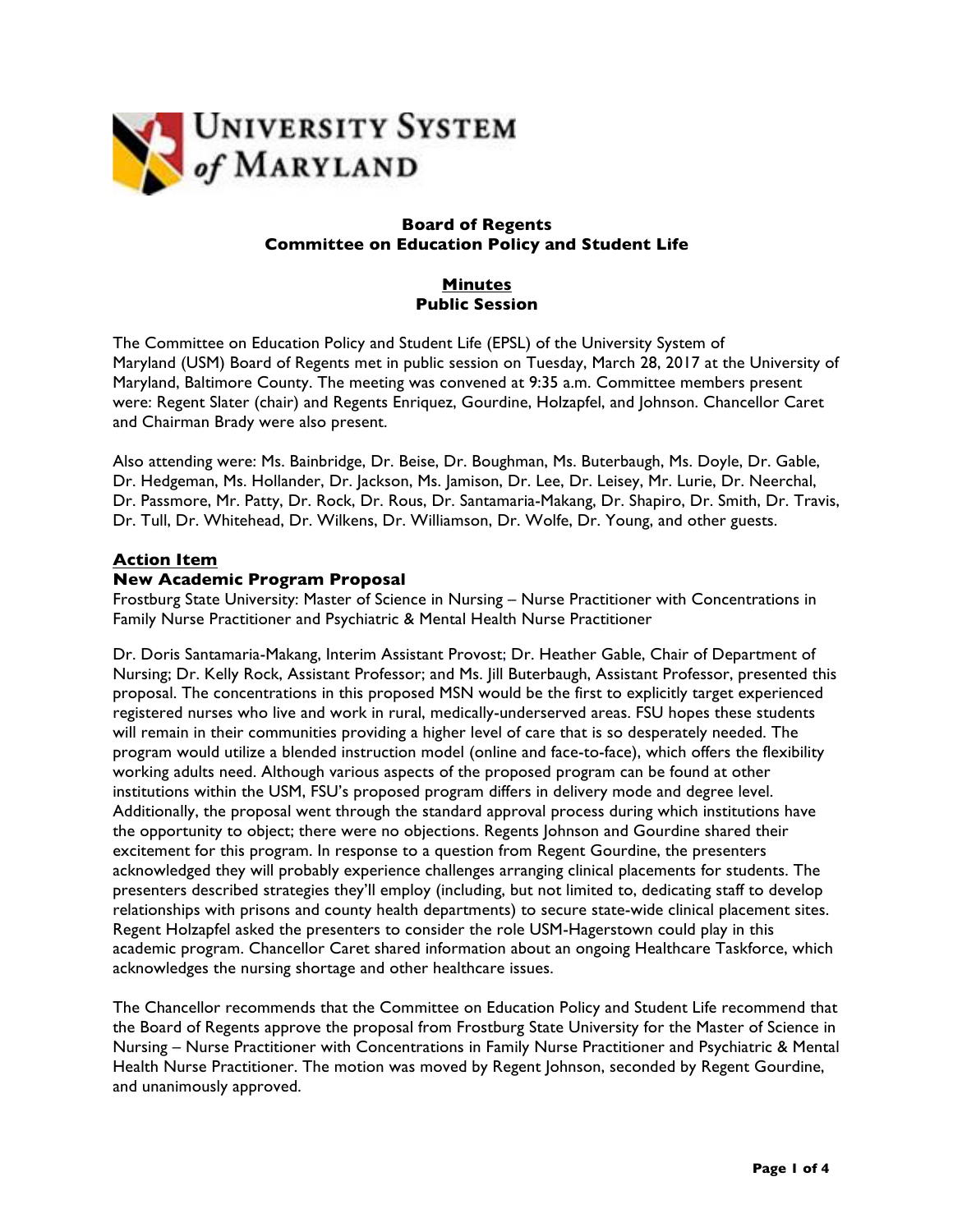# **Information Items**

## **Overview of Undergraduate Success in the USM**

Mr. Chad Muntz, Director of Institutional Research, presented the following reports:

- 1. SAT Percentile Distribution of First-Time Undergraduates;
- 2. Retention and Graduation Rates of First-time, Full-time Degree-Seeking Undergraduates; and

3. Transfer Students to the University System of Maryland: Patterns of Enrollment and Success These reports are designed to help describe undergraduate enrollment within the USM. When looked at as a whole, the three reports provide a useful overview including the various pipelines that feed undergraduate enrollment, the academic profile of incoming first-time students (as measured by SAT scores), student success and persistence after enrollment, and, in the end, bachelor degree attainment. This information can be helpful as regents seek to understand or make decisions about our student population. The complete reports and the PowerPoint from the presentation are available online, but highlights include:

- Fall new freshmen at USM continue to be an academically strong group.
- Of MD's 63,747 2015-2016 high school graduates, 10,172 went to USM institutions. When adding in the 2,973 students who came to USM from out of state, 13,145 first-time, full-time (FTFT) students comprised the 2016 freshmen class.
- The average SAT score for those students who submitted SAT scores to a USM institution was slightly higher than the average score for Maryland and the nation.
- SAT scores vary between institutions, but have been fairly consistent over time and can partially explain differences in student success across the USM.
- SAT scores correlate with one-year retention rates and six-year graduation rates.  $\circ$  SAT is not the only predictor of graduation rates, but the two are strongly correlated.
- Transfer students comprise approximately two-thirds of the new students who enter USM institutions in a fiscal year.
	- o Of those Maryland community college (MDCC) transfers who enrolled in FY 2013, 55% graduated within four years. Rates are even higher at regional centers.
- The total number of transfer students entering a USM institution as a new student in FY 2016 was 31,937, up by nearly 3,000 students over FY 2015.
- UMUC accounts for more than half of the total number of transfer students entering a USM institution as a new student in FY 2016 and 80% of all new USM students who transferred from a non-Maryland institution.
- MDCC transfers accounted for 36% of all new USM transfers in 2016, with 11,544 new transfers coming from MDCCs. This number has consistently exceeded 11,000 for five straight years.
- More MDCC students are transferring at the sophomore or junior level increasing the chances of finishing a bachelor's degree within 4 years after transfer.
- Overall, four-year graduation rates remained at the high of 55% for USM (64% if UMUC is excluded).
- Overall, USM is producing nearly seven graduates for every ten who enter as new freshmen.
- A ten-year view shows that graduation rates are at or near all-time highs for all groups reported (USM FTFT, low-income FTFT, MDCC transfers, African American FTFT, regional center transfers, and Hispanic FTFT).
- All leading indicators predict sustained rates of success.

Implications:

- From a board perspective, the continuation of initiatives that emphasize completion and closing the achievement gap should be encouraged.
- Competition, resources, and reputation affect quality, demand, and yield.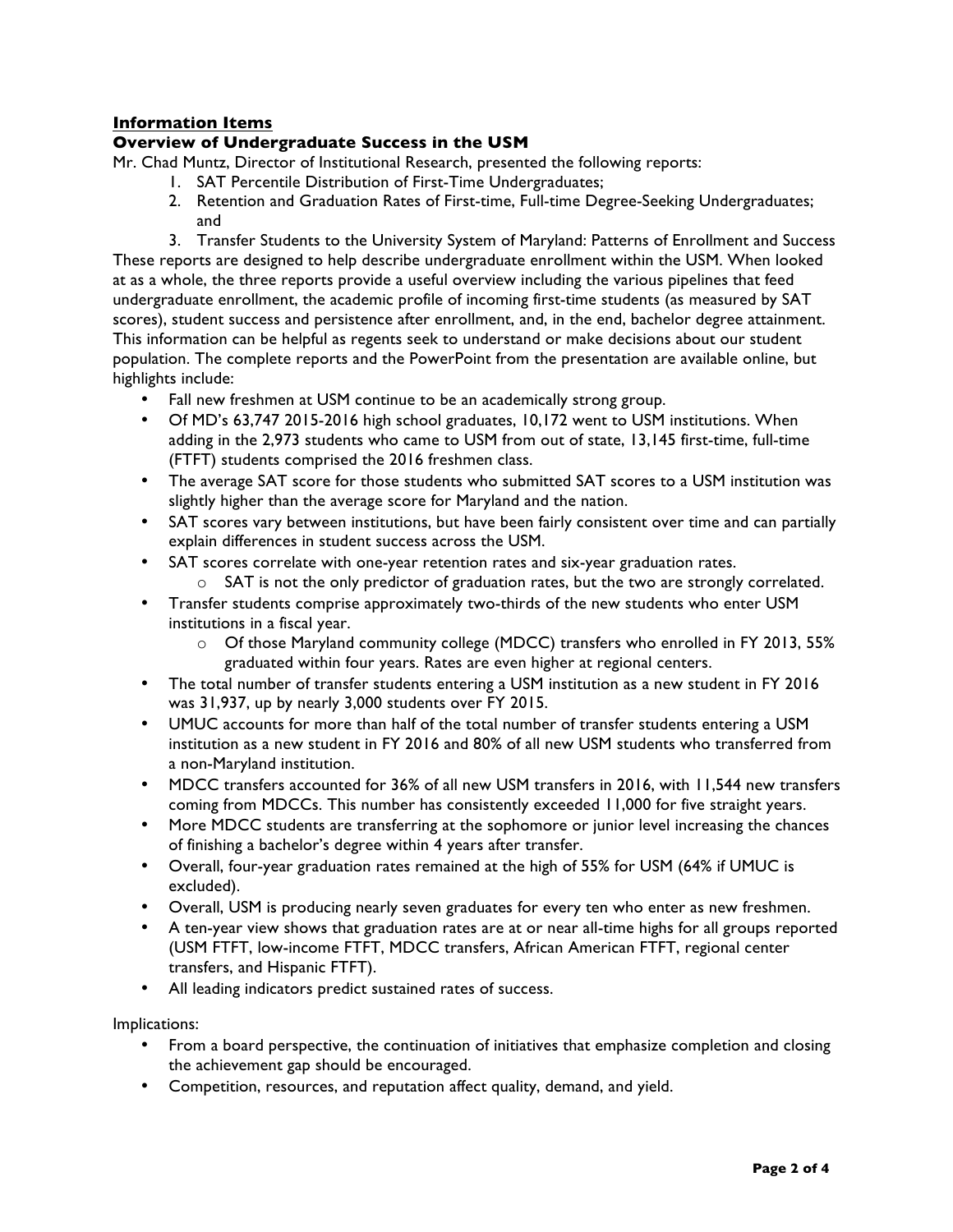- Increasing the numbers of students staying in-state at community colleges will increase USM transfer numbers in subsequent years.
- Strategic program expansion at USM regional centers is important.
- An increase in the number of completed credits before transferring increases students' chances to graduate.
- An increase in financial support could help more students attend full-time.
- The continuation of initiatives that emphasize transfer enrollment and completion should be encouraged (even moreso at enrollment-challenged institutions).

Regent Brady asked for subsequent reports to include how we compare to other systems (particularly on the enrollment patterns of a state's graduates if that information is available). Regents acknowledged that we need to understand what USM is doing to keep Maryland high school graduates in Maryland. Chancellor Caret noted that the USM must continue to make decisions and set goals based on the information found in these reports to continue seeing increases and improvements.

## **New Program 5-Year Enrollment Review**

Dr. Joann Boughman, Senior Vice Chancellor for Academic Affairs, and Ms. Teri Hollander, Associate Vice Chancellor for Academic Affairs, presented this report. The report details Fall 2016 actual enrollments in new programs approved since FY 2011 to gauge the relative accuracy of projected enrollments, which are included in program proposals presented to EPSL. It is important to note that due to the timing of Board and MHEC approvals and other factors, not all programs are implemented in the year they are approved. In other cases, admission to a program may not occur until students have completed required core courses, examinations, etc.; so, enrollment would be reported two years after implementation. Overall, most programs are approaching their enrollment projections, and Regent Slater acknowledged programs that are exceeding projections. The report details some programs that have been discontinued or that have suspended admission due to low enrollment. Provosts from UMES, UB, and UMBC responded to questions about programs that are not meeting enrollment projections:

- UMES Masters in Chemistry Dr. Whitehead says the university is engaged in a review of all programs to determine the need for eliminations and modifications, but chemistry is an area they want to sustain and believe they can grow.
- UB Post-Baccalaureate Certificate and Master's in Innovation Management and Technology Commercialization – Dr. Smith described the structure of the certificate and explained that resources are not being specifically directed to this program (or being withheld from other programs to sustain this program), so they will continue to examine demand, but they would like to maintain and grow the program.
- UMBC Bachelor's in Biology Education Dr. Rous noted that start-up enrollment is lower than the projections due to the design of the program, as students transfer into the program from other fields. A similar pattern can be seen with UMBC's physics education program, which is structured similarly, but began to flourish after a seemingly slow start. They expect the same pattern to happen with the bachelor's in biology education.

Regent Brady suggested that in addition to eliminating programs that can't meet enrollment projections, institutions should also work to understand how some projections could be so inaccurate.

## **Response to Federal Immigration Issues**

Dr. Joann Boughman presented this update. Recent immigration executive orders and actions coming from the White House have affected colleges and universities in many ways. Nearly 200 students, staff, and faculty were at least temporarily affected by the first executive order. We are also concerned about DACA and Dreamer students. The general level of fear and concern for individuals, families, and friends has had a significantly stressful impact on students. Institutions have responded by sharing information broadly on line and in person and by providing support in the form of group sessions, seminars, and individual and group counseling. Many institutions are paying substantial overtime in international student